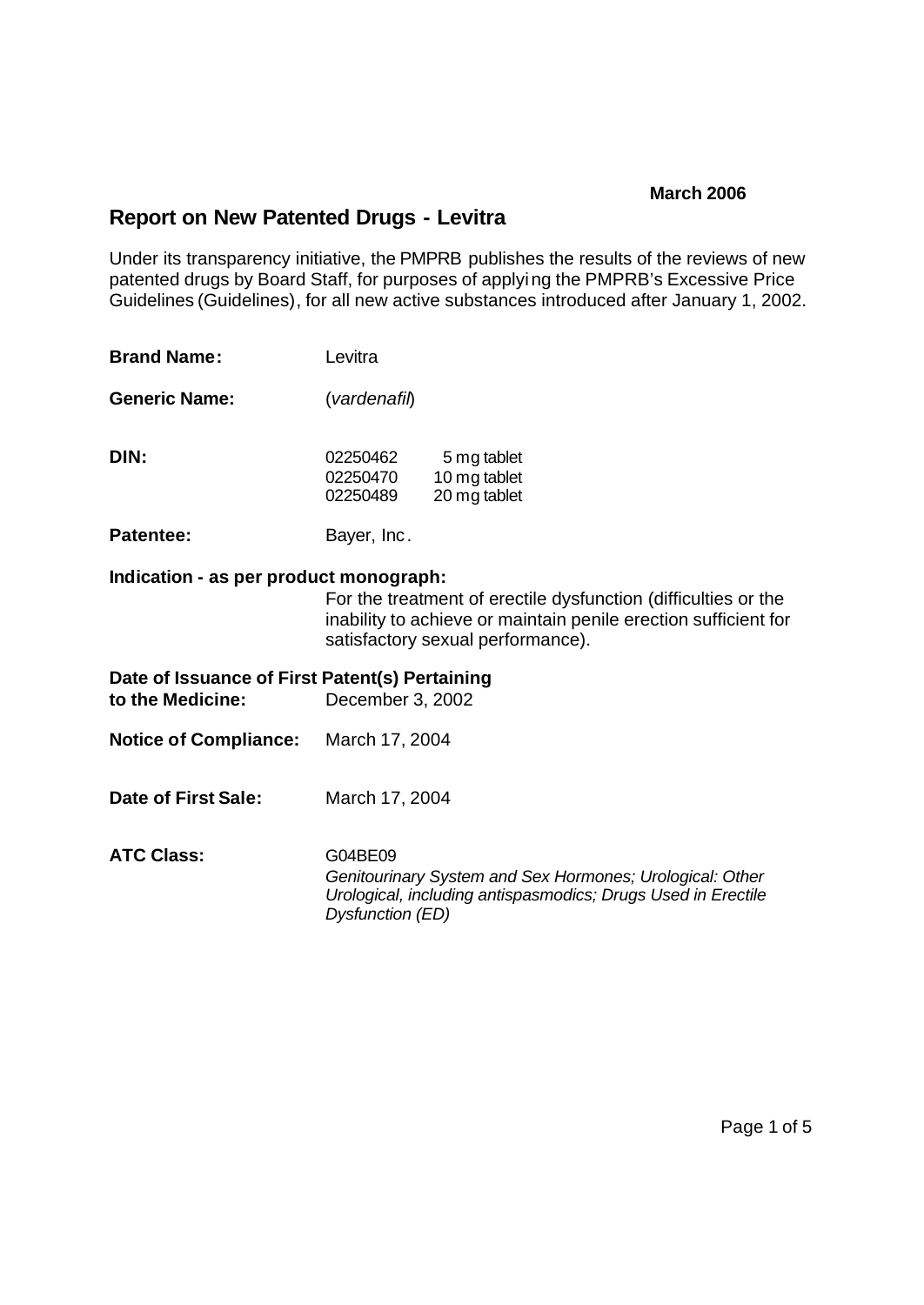# **APPLICATION OF THE GUIDELINES**

## **Summary**

The introductory prices of the Levitra drug products were found to be within the Guidelines because the cost of therapy did not exceed the cost of therapy of existing drugs in the therapeutic class comparison and the prices did not exceed the range of prices in other comparator countries where Levitra is sold or did not do so by an amount sufficient to trigger any of the investigation criteria under the *Compliance and Enforcement Policy*.

#### **Scientific Review**

The PMPRB's Human Drug Advisory Panel (HDAP) recommended that Levitra be reviewed as a category 3 new drug product (provides moderate, little or no therapeutic advantage over comparable medicines).

The Therapeutic Class Comparison (TCC) test of the Guidelines provides that the price of a category 3 new drug product cannot exceed the prices of other drugs that treat the same disease or condition. Comparators are generally selected from among existing drug products in the same 4th level of the Anatomical Therapeutic Chemical (ATC) System that are clinically equivalent in addressing the approved indication. See the PMPRB's *Compendium of Guidelines, Policies and Procedures* for a more complete description of the Guidelines and the policies on TCCs.

Erectile dysfunction affects 26% to 52% of men (depending on ages surveyed). Levitra inhibits the enzyme phosphodiesterase type 5 (PDE5) in the corpus cavernosum which ultimately leads to penile erection. The HDAP identified two other PDE5 inhibitors in the same  $4<sup>th</sup>$  level ATC that are clinically equivalent for the treatment of erectile dysfunction; Viagra (*sildenafil*) and Cialis (*tadalafil*).

The PMPRB's Guidelines provide that the dosage recommended for comparison purposes will normally not be higher than the maximum of the usual recommended dosage. The recommended comparable dosage regimens for Levitra and the comparators are based on the respective product monographs and supported by clinical literature.

#### **Price Review**

Under the Guidelines, the introductory price for a new category 3 drug product will be presumed to be excessive if it exceeds the price of all of the comparable drug products in the TCC test, or if it exceeds the prices of the same medicine in the seven countries listed in the *Patented Medicines Regulations*.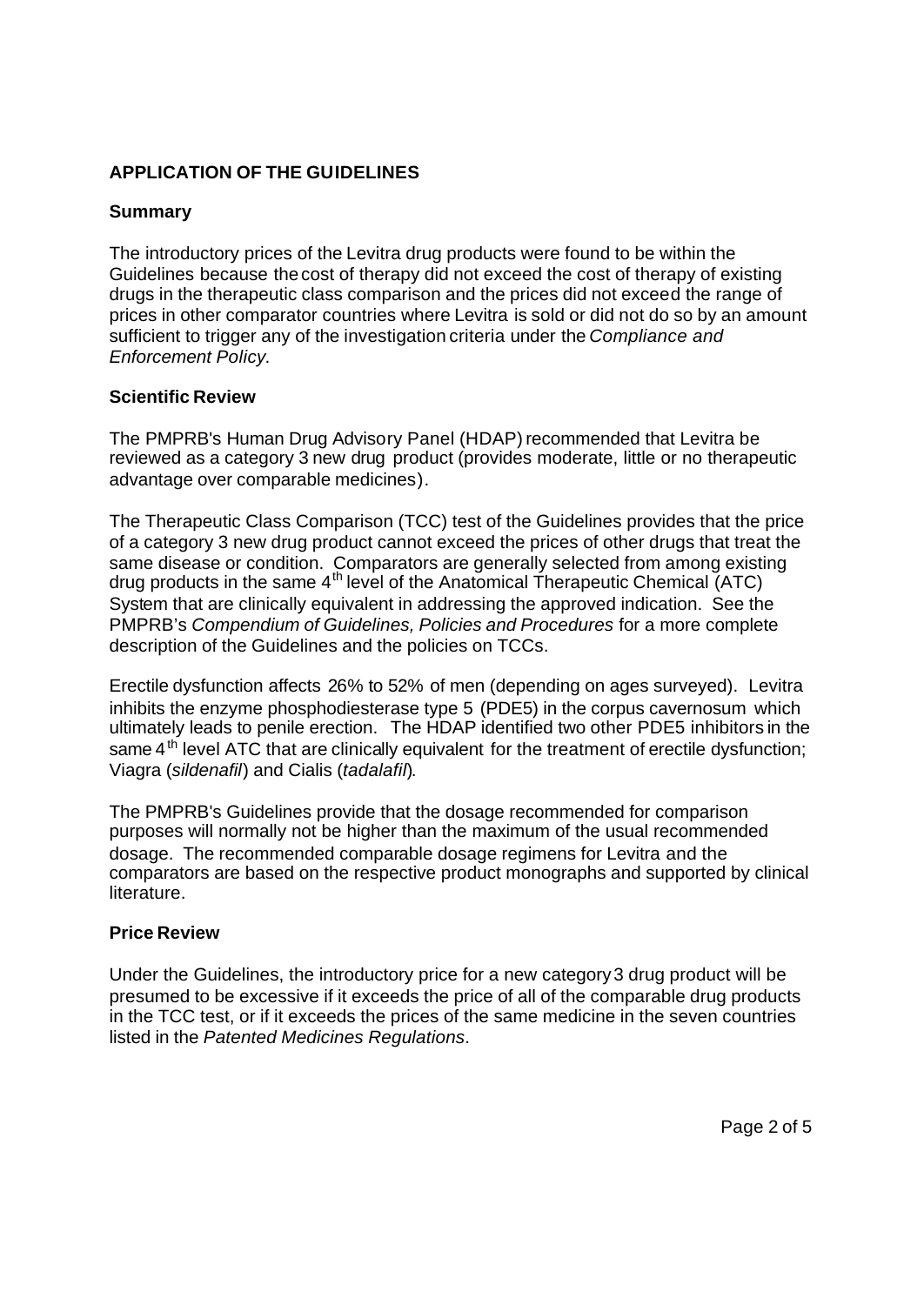## **Levitra 10 mg and 20 mg tablets**

The prices of Levitra 10 mg and 20 mg were within the Guidelines as the cost per treatment did not exceed the cost per treatment of the comparator medicines.

| $m$ output $n \times n$ is the set of $m$ of $n \times n$ of $n \times n$ |                                 |                                          |  |
|---------------------------------------------------------------------------|---------------------------------|------------------------------------------|--|
| <b>Name</b>                                                               | <b>Strength</b>                 | <b>Price per</b><br>tablets <sup>1</sup> |  |
| Levitra                                                                   | 10 mg tablets<br>20 mg tablets  | \$11.25<br>\$11.70                       |  |
| Viagra                                                                    | 50 mg tablets<br>100 mg tablets | \$11.25<br>\$11.70                       |  |
| Cialis                                                                    | 10 mg tablets<br>20 mg tablets  | \$11.70<br>\$11.70                       |  |
| <b>DDA</b> 11 0001                                                        |                                 |                                          |  |

**Introductory Period (March to June 2004)**

1. PPS, July 2004

In 2004, both strengths of Levitra were also sold in France, Germany, Italy, Sweden, Switzerland, the United Kingdom and the United States. In compliance with the Guidelines the price in Canada for the 10 mg tablet and the 20 mg tablet strengths did not exceed the range of prices in those countries.

## **Levitra 5 mg tablets**

The price of Levitra 5 mg tablet did not exceed the prices of the comparable medicines in the TCC test. In 2004, Levitra 5 mg tablet was also sold in France, Germany, Switzerland, Sweden, the United Kingdom and the United States. The Canadian price for Levitra 5 mg tablet exceeded the range of prices in those countries but by an amount which did not trigger the criteria for commencing an investigation. As a result, the benchmark price for review in future periods is established by the International Price Comparison test.

*Where comparators and dosage regimens are referred to in the Summary Reports, they have been selected by the PMPRB Staff and the HDAP for the purpose of carrying out the PMPRB's regulatory mandate, which is to review the prices of patented medicines sold in Canada to ensure that such prices are not excessive. The publication of these reports is also part of the PMPRB's commitment to make its price review process more transparent.*

*The information contained in the PMPRB's Summary Reports should not be relied upon for any purpose other than its stated purpose and is not to be interpreted as an endorsement, recommendation or approval of any drug nor is it intended to be relied upon as a substitute for seeking appropriate advice from a qualified health care practitioner.*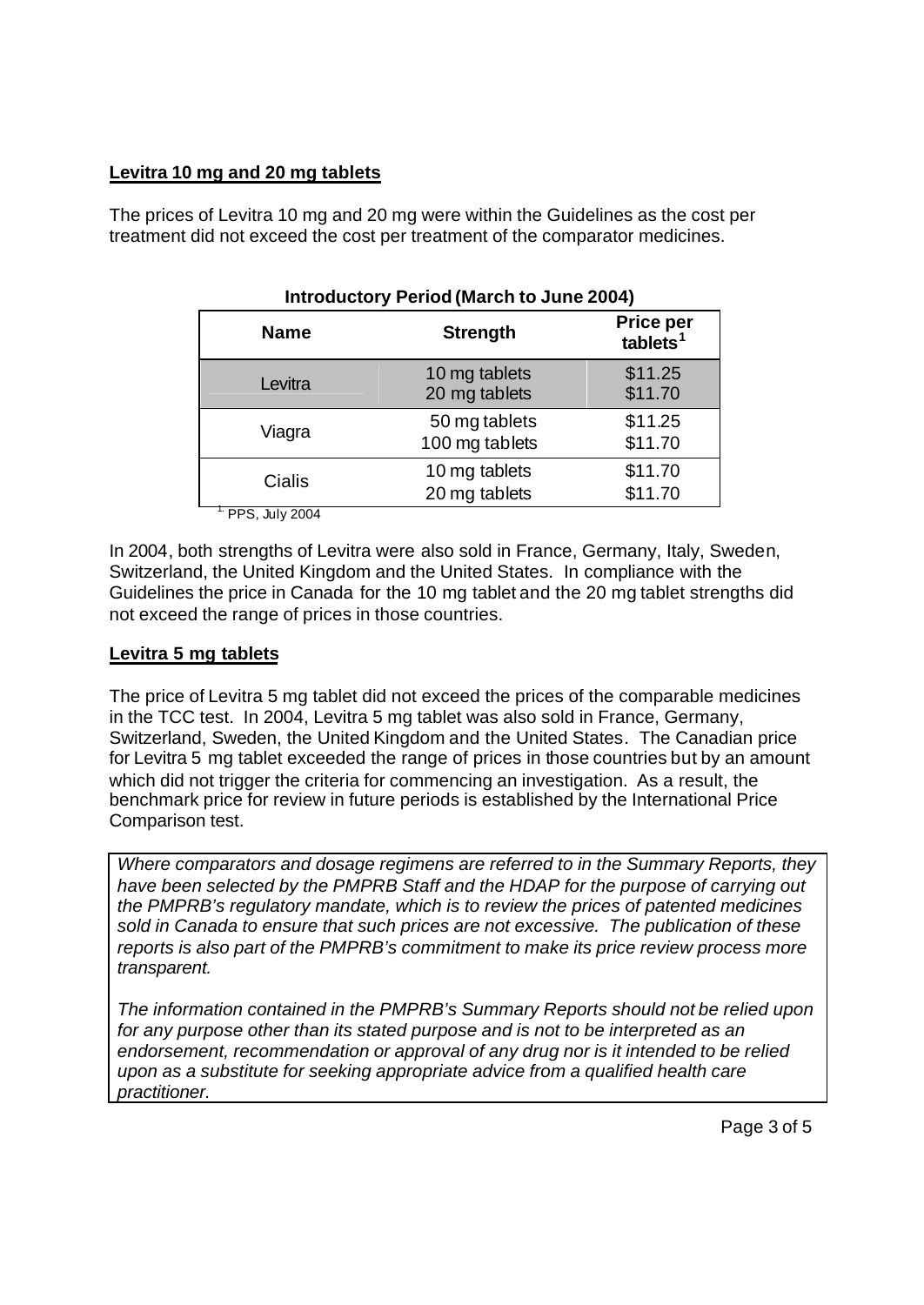#### **References - Levitra**

- 1. Brock G, Nehra A, Lipshultz LI, et al. Safety and efficacy of vardenafil for the treatment of men with erectile dysfunction after radical retropubic prostatectomy. J Urol 2003;170:1278-83.
- 2. Product Monograph for Levitra (*vardenafil hydrochloride*) Bayer Inc, Toronto, ON, March 10, 2004
- 3. Crowe SM, Streetman DS. Vardenafil treatment of erectile dysfunction. Ann Pharmacother 2004;38:77-85.
- 4. Keating GM, Scott LJ. Vardenafil : A review of its use in erectile dysfunction. Drugs 2003;63(23) :2673-703.
- 5. Ormrod D, Easthrope SE, Figgit DP. Vardenafil. Drugs & Aging 2002;19:217-27.
- 6. Pryor J. Vardenafil: update on clinical experience. Int J Impot Res 2002;14(suppl 1):S65- 9.
- 7. Rosen R, Kostis JB. Overview of phosphodiesterase 5 inhibition in erectile dysfunction. Am J Cardiol 2003;92 (suppl):9M-18M.
- 8. Kuthe A. Phosphodiesterase 5 inhibitors in male sexual dysfunction. Curr Opin Urol 2003;13:405-10.
- 9. Hellstrom WJG, Gittelman M, Karlin G, et al. Sustained efficacy and tolerability of vardenafil, a highly potent selective phosphodiesterase type 5 inhibitor, in men with erectile dysfunction: results of a randomized, double-blind, 26-week placebo controlled pivotal trial. Urology 2003;61(Suppl 4A):8-14.
- 10. Goldstein I, Young JM, Fischer J, et al. Vardenafil, a new phosphodiesterase type 5 inhibitor, in the treatment of erectile dysfunction in men with diabetes. Diabetes Care 2003;26:777-83.
- 11. Porst H, Rosen R, Padma-Nathan H, et al. The efficacy and tolerability of vardenafil, a new, oral, selective phosphodiesterase type 5 inhibitor, in patients with erectile dysfunction: the first at-home clinical trial. Int J Impot Res 2001;13:192-9.
- 12. Porst H, Young JM, Schmidt AC, Buvat J. Efficacy and tolerability of vardenafil for treatment of erectile dysfunction in patient subgroups. Urology 2003;62:519-24.
- 13. Klotz T, Sachse R, Heidrich A, et al. Vardenafil increases penile rigidity and tumescence in erectile dysfunction patients: a RigiScan and pharmacokinetic study. World J Urol 2001;19:32-9.
- 14. Hatzichristou D, Montorsi F, Buvat J, et al. The efficacy and safety of flexible-dose vardenafil (Levitra) in a broad population of European men. Eur Urol 2004;45:634-41.